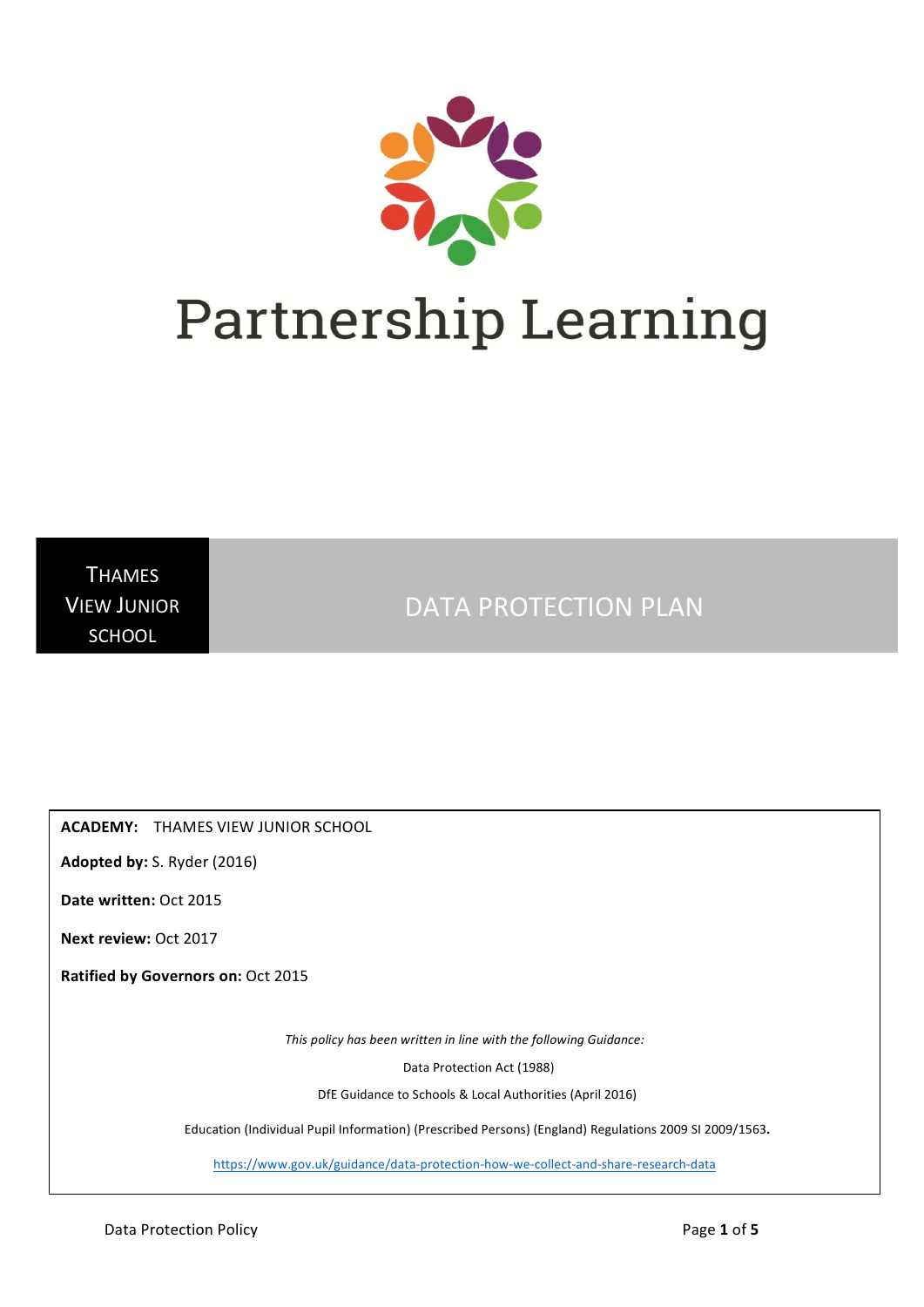### **Data Protection Policy**

The Data Protection Act 1998 is the law that protects personal privacy and upholds individual's rights. It applies to anyone who handles or has access to people's personal data.

This policy is intended to ensure that personal information is dealt with properly and securely and in accordance with the Data Protection Act. It will apply to information regardless of the way it is used, recorded and stored and whether it is held in paper files or electronically.

### **1. Scope of the Policy**

Personal information is any information that relates to a living individual who can be identified from the information. This includes any expression of opinion about an individual and intentions towards an individual. It also applies to personal data held visually in photographs or video clips (including CCTV) or as sound recordings.

The School collects a large amount of personal data every year including: staff records, names and addresses of those requesting prospectuses, examination marks, references, fee collection as well as the many different types of research data used by the School. In addition, it may be required by law to collect and use certain types of information to comply with statutory obligations of Local Authorities (LAs), government agencies and other bodies.

### **2. The Eight Principles**

The Act is based on eight data protection principles, or rules for 'good information handling'.

- 1. Data must be processed fairly and lawfully.
- 2. Personal data shall be obtained only for one or more specific and lawful purposes.
- 3. Personal data shall be adequate, relevant and not excessive in relation to the purpose(s) for which they are processed.
- 4. Personal data shall be accurate and where necessary kept up to date.
- 5. Personal data processed for any purpose(s) shall not be kept for longer than is necessary for that purpose.
- 6. Personal data shall be processed in accordance with the rights of data subjects under the 1998 Data Protection Act.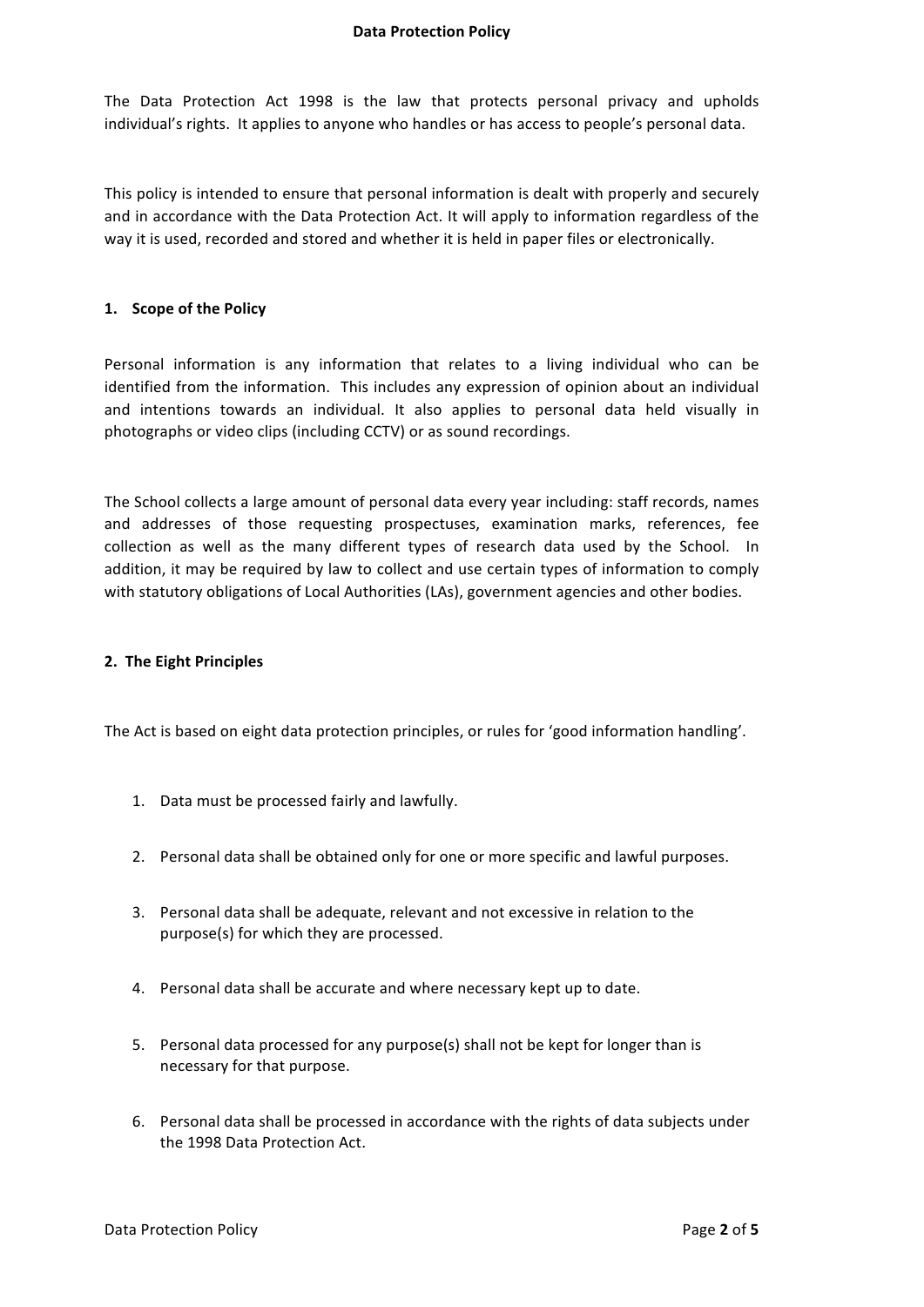- 7. Appropriate technical and organisational measures shall be taken against unauthorised or unlawful processing of personal data and against accidental loss or destruction of, or damage to, personal data.
- 8. Personal data shall not be transferred to a country outside the EEA, unless that country or territory ensures an adequate level of protection for the rights and freedoms of data subjects in relation to the processing of personal data.

# **3. Responsibilities**

## 3.1 The school must:

- *Manage and process personal data properly*
- Protect the individuals right to privacy
- Provide an individual with access to all personal data held on them.

3.2 The school has a legal responsibility to comply with the Act. The school, as a corporate body, is named as the Data Controller under the Act.

Data Controllers are people or organisations who hold and use personal information. They decide how and why the information is used and have a responsibility to establish workplace practices and policies that are in line with the Act.

3.3 The school is required to 'notify' the Information Commissioner of the processing of personal data. This information will be included in a public register which is available on the Information Commissioner's website at the following link : http://www.ico.gov.uk/what\_we\_cover/promoting\_data\_privacy/keeping\_the\_register.aspx

3.4 Every member of staff that holds personal information has to comply with the Act when managing that information.

3.5 The school is committed to maintaining the eight principles at all times. This means that the school will:

- inform Data Subjects why they need their personal information, how they will use it and with whom it may be shared. This is known as a Privacy Notice.
- check the quality and accuracy of the information held
- apply the records management policies and procedures to ensure that information is not held longer than is necessary
- ensure that when information is authorised for disposal it is done appropriately
- ensure appropriate security measures are in place to safeguard personal information whether that is held in paper files or on a computer system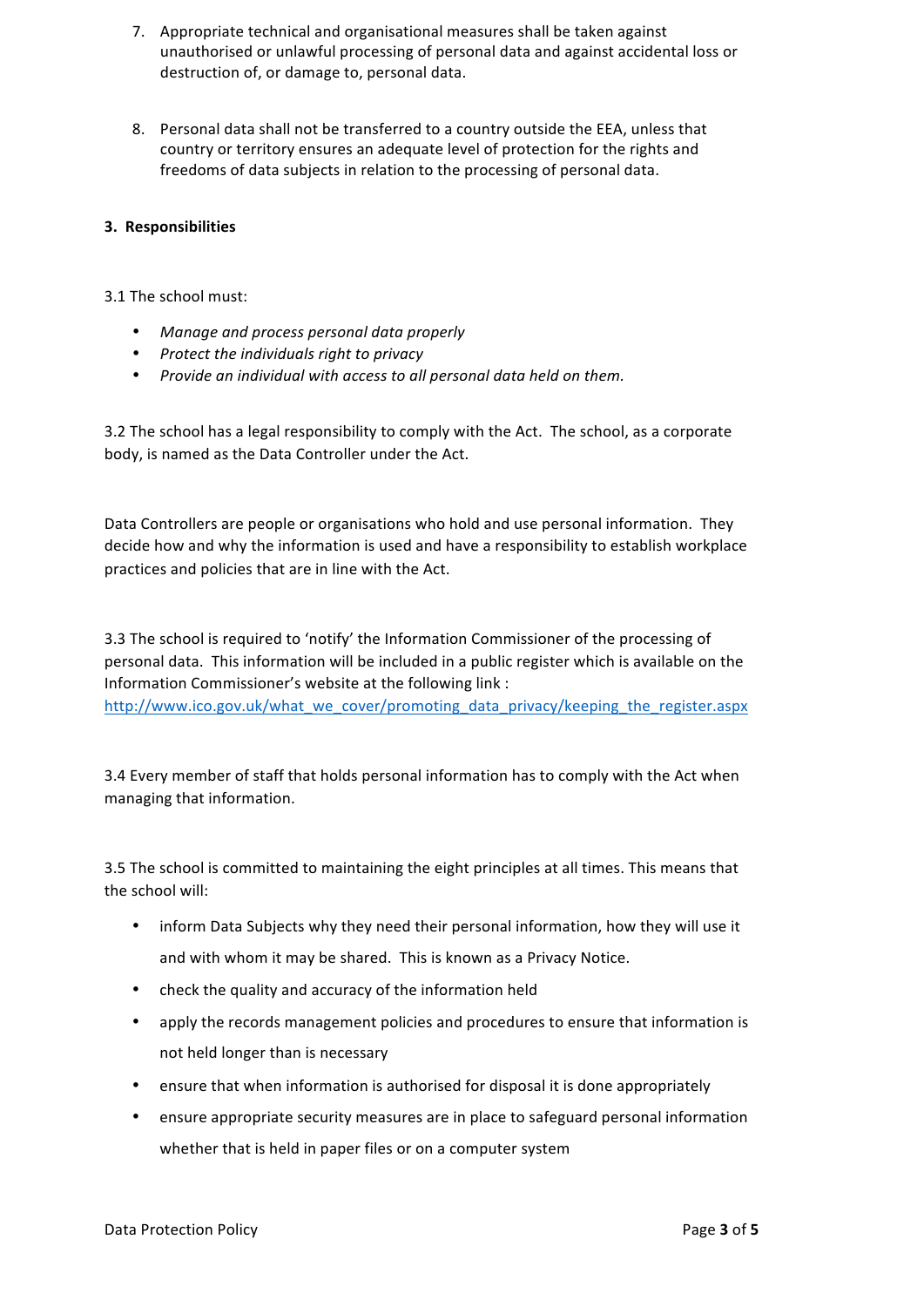- only share personal information with others when it is necessary and legally appropriate to do so
- set out clear procedures for responding to requests for access to personal information known as subject access in the Data Protection Act
- train all staff so that they are aware of their responsibilities and of the schools relevant policies and procedures

This policy will be updated as necessary to reflect best practice or amendments made to the Data Protection Act 1998.

Please follow this link to the ICO's website (www.ico.gov.uk) which provides further detailed guidance on a range of topics including individuals' rights, exemptions from the Act, dealing with subject access requests, how to handle requests from third parties for personal data to be disclosed etc. In particular, you may find it helpful to read the Guide to Data Protection which is available from the website.